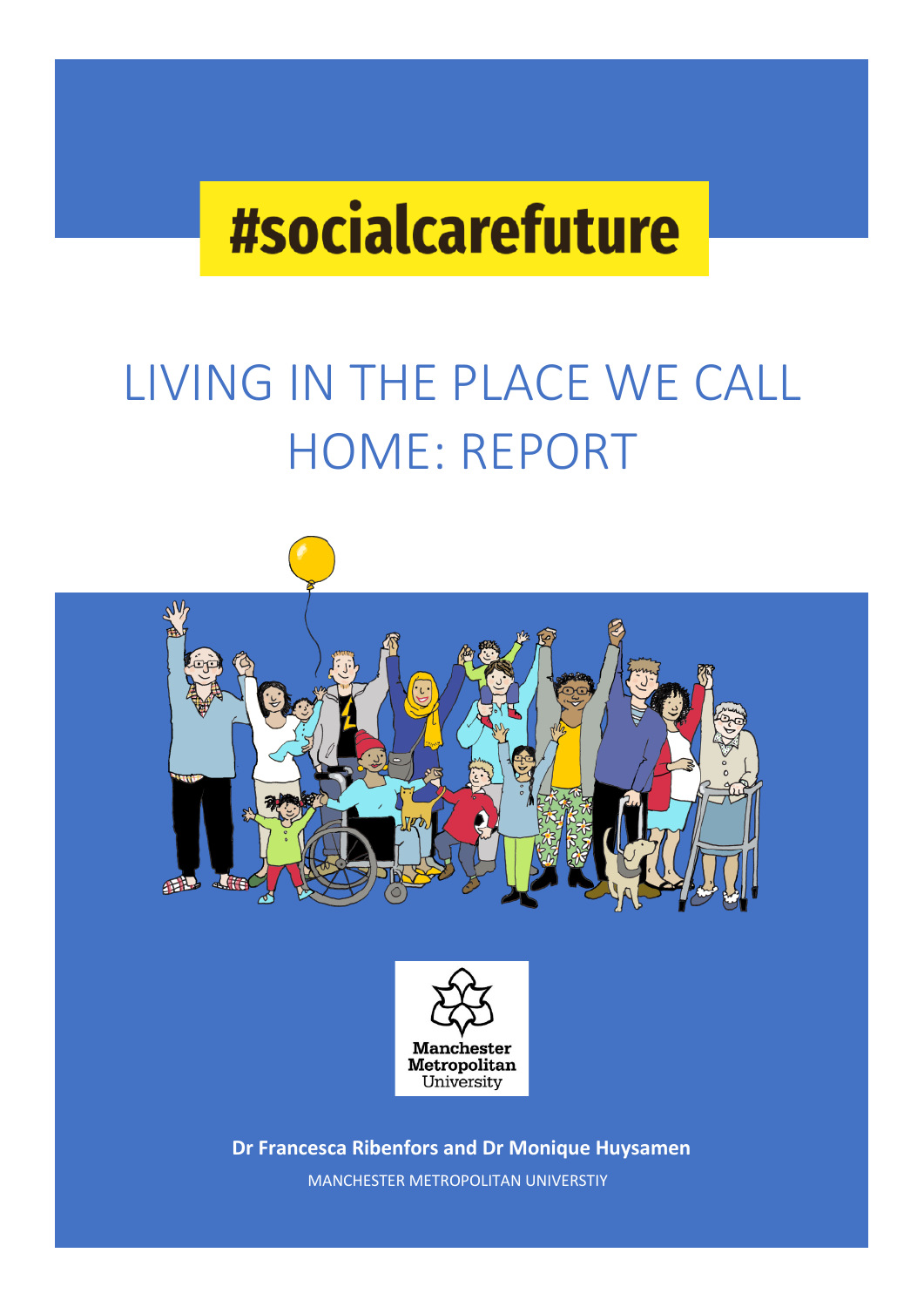

# Living in the Place We Call Home: Report

This report provides a summary of the key themes to emerge from the *Social Care Future Living in a place we call home* event, which took place on 14th December 2021. The event was divided into two separate streams which ran concurrently, '*Living well in your original home'*, and *'Living well in another kind of accommodation with support''*. At the request of Social Care Future, two researchers from Manchester Metropolitan University attended the event, each observing a different stream. This report presents the key common themes which ran across both streams. This report is supplemented by two summary documents of the streams.

#### Method:

This report was compiled by drawing upon the following sources: The researchers' notes and observations collected during the event, the recorded text chats from all Zoom sessions, Jamboards compiled for each stream, and a word cloud produced by attendees during the meeting. Data for each stream was first analysed individually. Thereafter, the summaries from the two streams were analysed together to identify the key common themes and key areas emerging across the streams. In this report we first introduce two dimensions of home and then discuss the Six Key Areas identified by attendees as central to fostering an ideal "place called home".

#### Findings

#### Two dimensions to a good home

The event began by exploring what the ideal place called home looks like for people. From the discussion it emerged that "home" has both a practical dimension and an emotional dimension.

#### Emotional dimension

The event highlighted how central the emotional element of home is to people, which is reflected in the word cloud generated collectively by attendees.



The event highlighted that people want to experience love, happiness, positive relationships, and connection in their homes. Participants felt that social care should play a large role in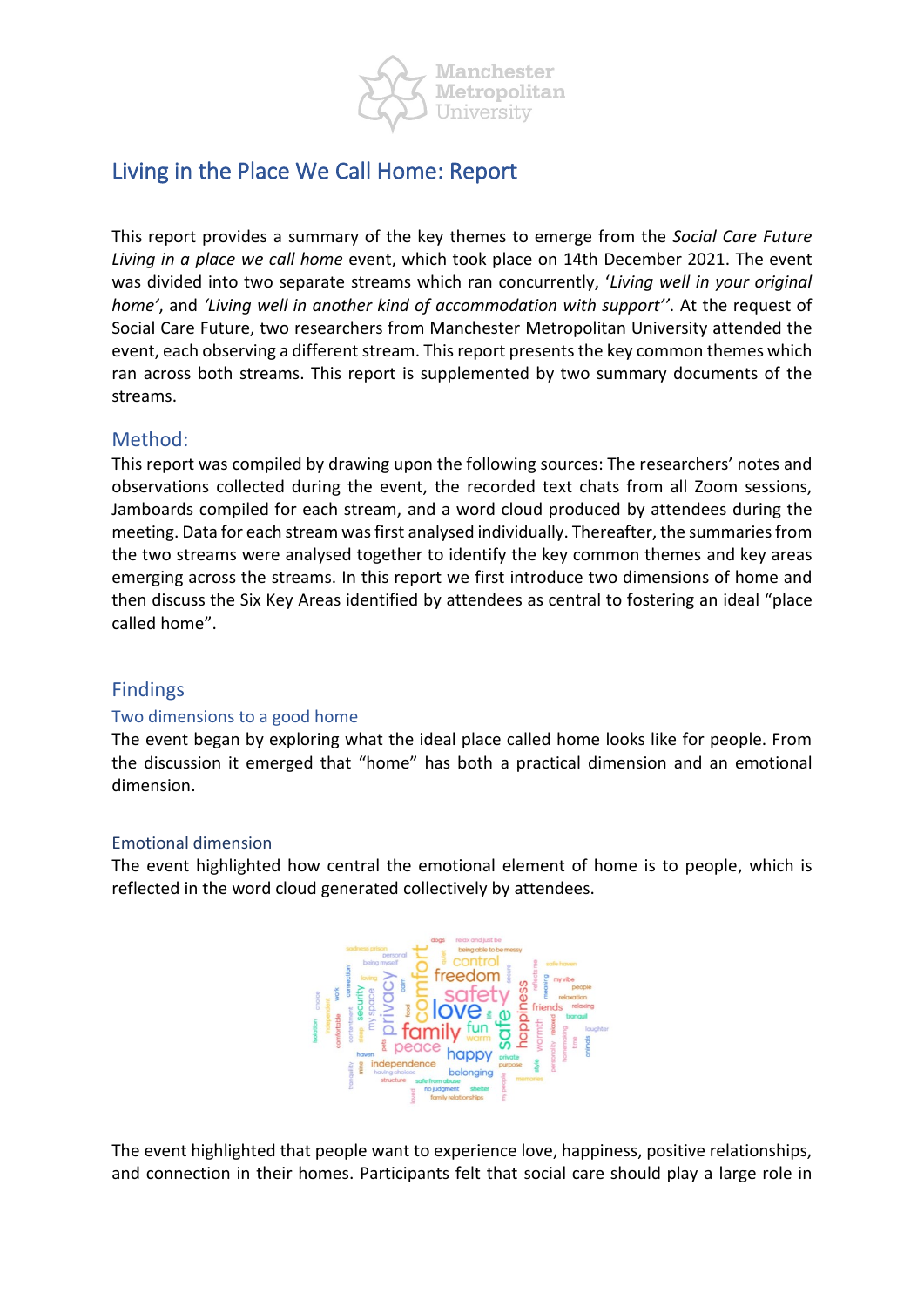

providing, fostering and facilitating these emotional aspects of home through the way they deliver services. Below are some quotes to illustrate this expectation:

*"Social care should be providing connection, not just focused on service delivery"* 

*"[Within social care] there should be a standard of love not a standard of care"*

*"Social care are not always so comfortable talking about emotions and love"* 

*"It is a challenge for us to think about feeling loved"* 

#### Practical dimension

Home was simultaneously conceptualised in practical terms. For example, one participant said, *"I want home to be a place set up for me",* highlighting the need for the physical space of the home to be comfortable, practical, to cater for individual needs and foster and facilitate independence. People wanted choice and control, and diverse options to suit their individual practical and physical needs. The following list documents the practical aspects believed to contribute to an ideal place called home as identified by attendees:

- Diversity in housing options to reflect the fact everyone is different and do not all want the same things.
- People have a choice about where they live and who they live with. They are also provided with relevant and up to date information to ensure they are informed about the different options available to them.
- Allows for independence, spontaneity and reflects what works for the individual (set up to suit their needs).
- Does not isolate or segregate people and is conducive to experiencing a sense of belonging and contributing within the local community.
- Support from people who understand the challenges faced and respect you as humans, not an object, task, case or process.
- Being in control of one's space and how you spend your time in your house (having pets, playing music, inviting friends over, not living by other people's standards etc).

As the above discussion demonstrates, there are numerous requirements related to the *practical* and *emotional* dimensions of home, both of which must be satisfied in order for ideal versions of home to be realised. The practical and emotional needs and considerations are also evident throughout the Six Key Areas discussed in the following section. These key areas of focus reflect how attendees believe we can move towards everyone living in their ideal place called home. In presenting the six areas, we will discuss the current situation and challenges as articulated by attendees, followed by the ideal situation they envisioned, and finally the practical suggestions and comments people had for reaching these ideals.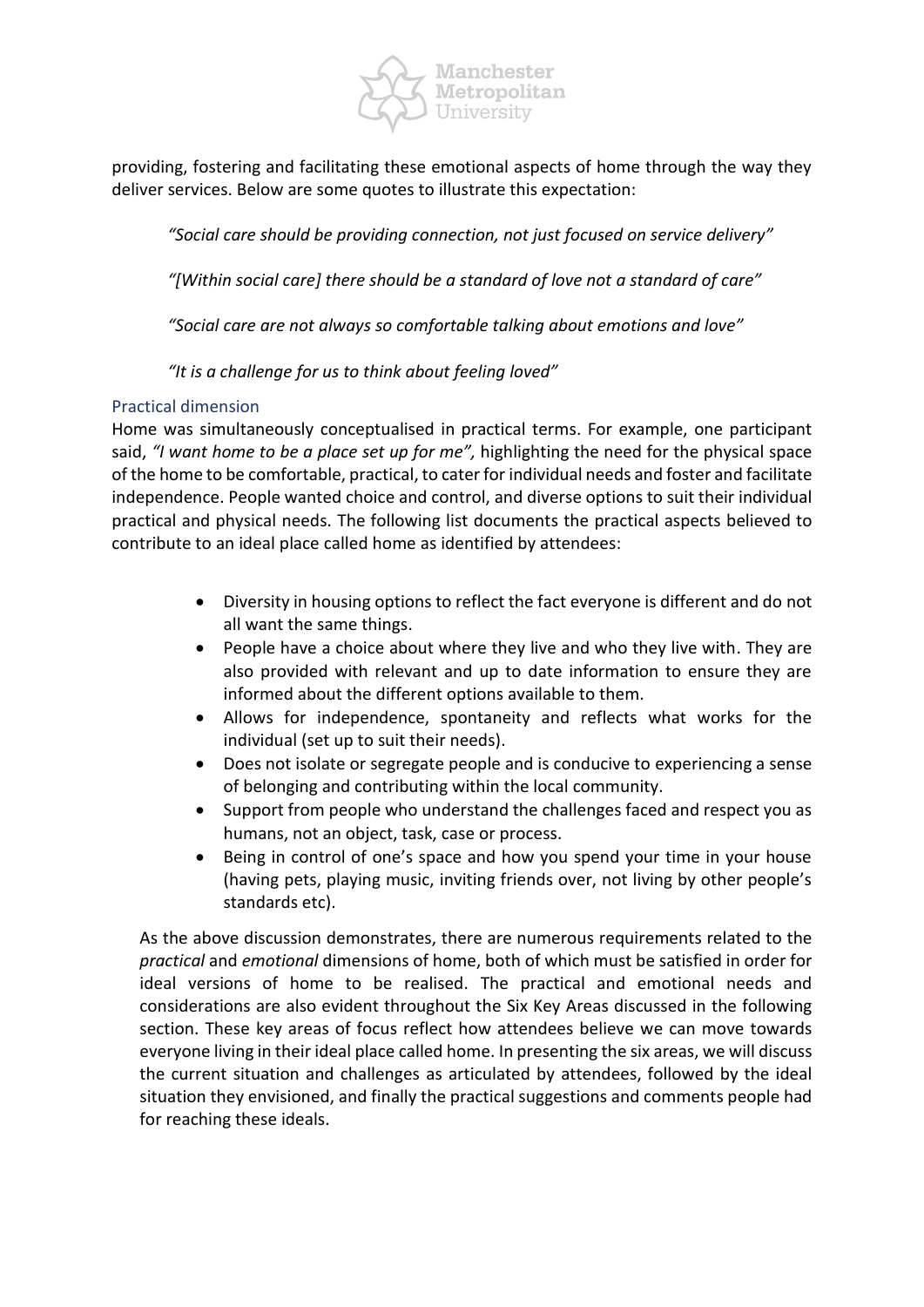

# Six key areas of focus

#### 1. Commissioning

#### **The current situation and challenges**

Participants highlighted the following current challenges and blocks to achieving the ideal place called home:

- Risk averse commissioning: Commissioners are risk averse and fearful of blame and therefore do not embrace innovative services. It was noted that they are too focused on KPIs.
- Commissioners are unapproachable and inaccessible to most people who draw on social care.
- The fragmented and complex nature of the current care model of care: Participants noted that wrap-around and integrated models of care that are easy to navigate were necessary. One participant noted that the existence of a job called "system navigators" is evidence of this.
- Lack of choice and availability of different options for care tailored to people's specific needs and preferences, particularly LBGT and BAME communities, and other minoritsed communities.

#### **What people want it to look like**

- Commissioning in social care will be characterised by innovative commissioners who are not risk averse. Commissioners will commission flexibly, collaboratively, and creatively and will commission for learning and exploration rather than purely for outcomes.
- Commissioners will embrace diversity and will be willing spend money differently to enable people to have real choice in the ways they are supported. Alternatively, they will give people control over their individual finances to do what works well for them with it.
- Commissioning alternatives will be available: Commission care and services on a co-operative basis. Explore home share options and promote co-operative housing solutions.
- There will be a strategic approach of coproduction.

#### **How we can get there**

- Commissioners and people who draw on social care need to have opportunities to meet and talk, share ideas and experiences so they can understand different perspectives and challenges on both sides e.g., through tea and chat sessions.
- Working with ADASS to influence commissioners.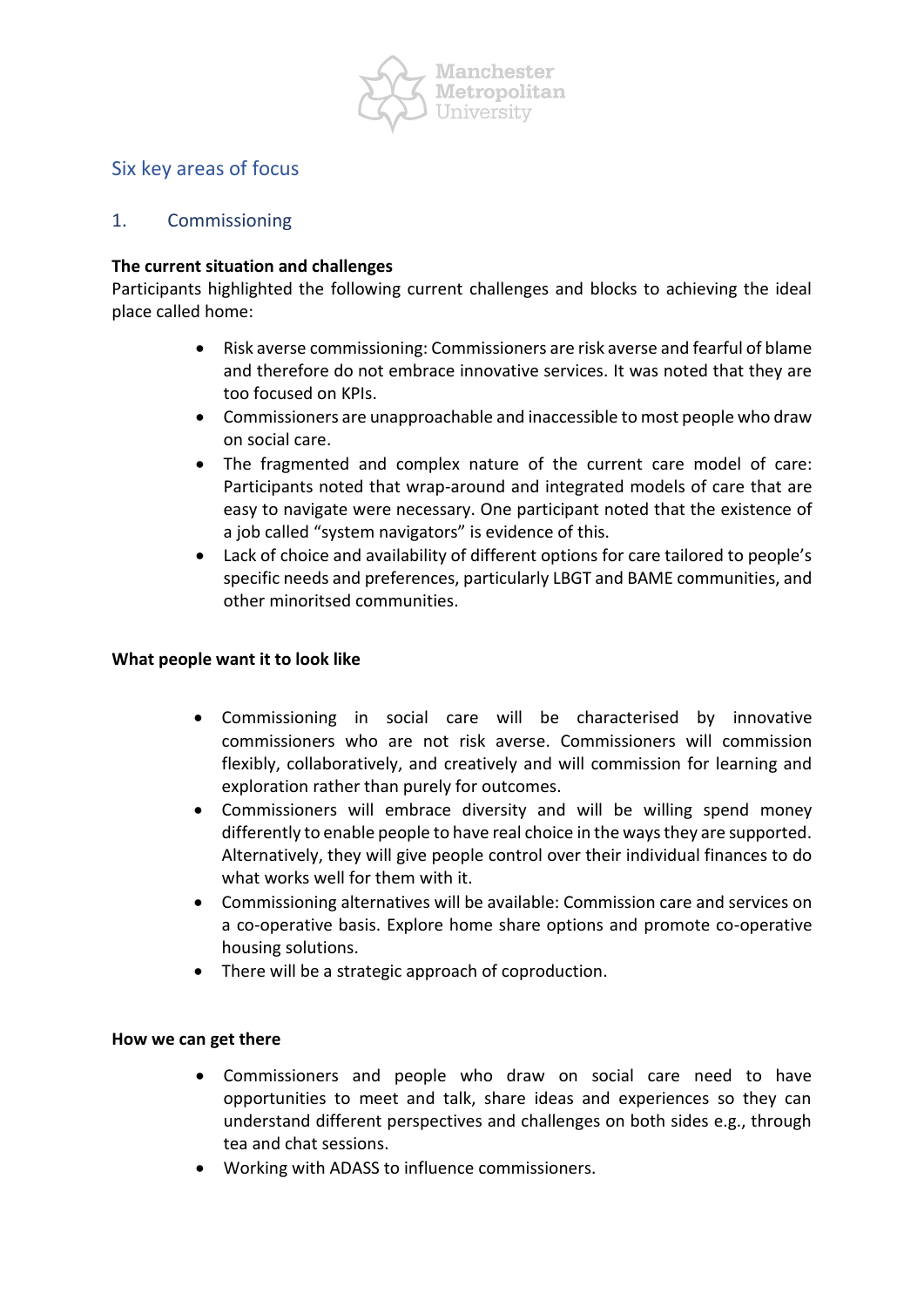

### 2. Regulation and the role of CQC

#### **The current situation and challenges**

Participants highlighted the following current challenges and blocks to achieving the ideal place called home:

- CQC is seen as inaccessible.
- The CQC's work is seen as completing a tick-box exercise, rather than working to genuinely understand the context they are inspecting.

#### **What we want it to look like**

Ideally attendees want the CQC to be an organisation which shares good practice and is a trail blazer for good services.

- CQC will understand the context they are inspecting.
- CQC will have a role in fostering better representations of social care.
- CQC will emphasise and identify not-for-profit services.

#### **Practical solution**

• To become more accessible, CQC should ensure they 'write for the lay person'. They should also provide better information and advice for self-funders and have a list of not-for-profit services so people can easily find these (and rule out any for-profit services) when looking for potential services.

#### 3. Representations of social care and sharing good practice

#### **The current situation and challenges**

Participants highlighted the following current challenges and blocks to achieving the ideal place called home:

- The majority of representations of social care are negative, limiting and stereotyped.
- Language: Negative language surrounding requiring care, living in a care home, and providing care is most often used.
- Imagery: Stereotyped imagery such as *"old wrinkly hands"* is repeatedly used in and by the media to represent social care.
- Lack of positive representations in the media: There is little opportunity to share good practice as the media tends to focus on negative news and scandals rather than positive stories and news pertaining to social care. Therefore, good care and support remains fragmented and in isolated pockets with people not knowing about it and unable to learn from it.

#### **What people want it to look like**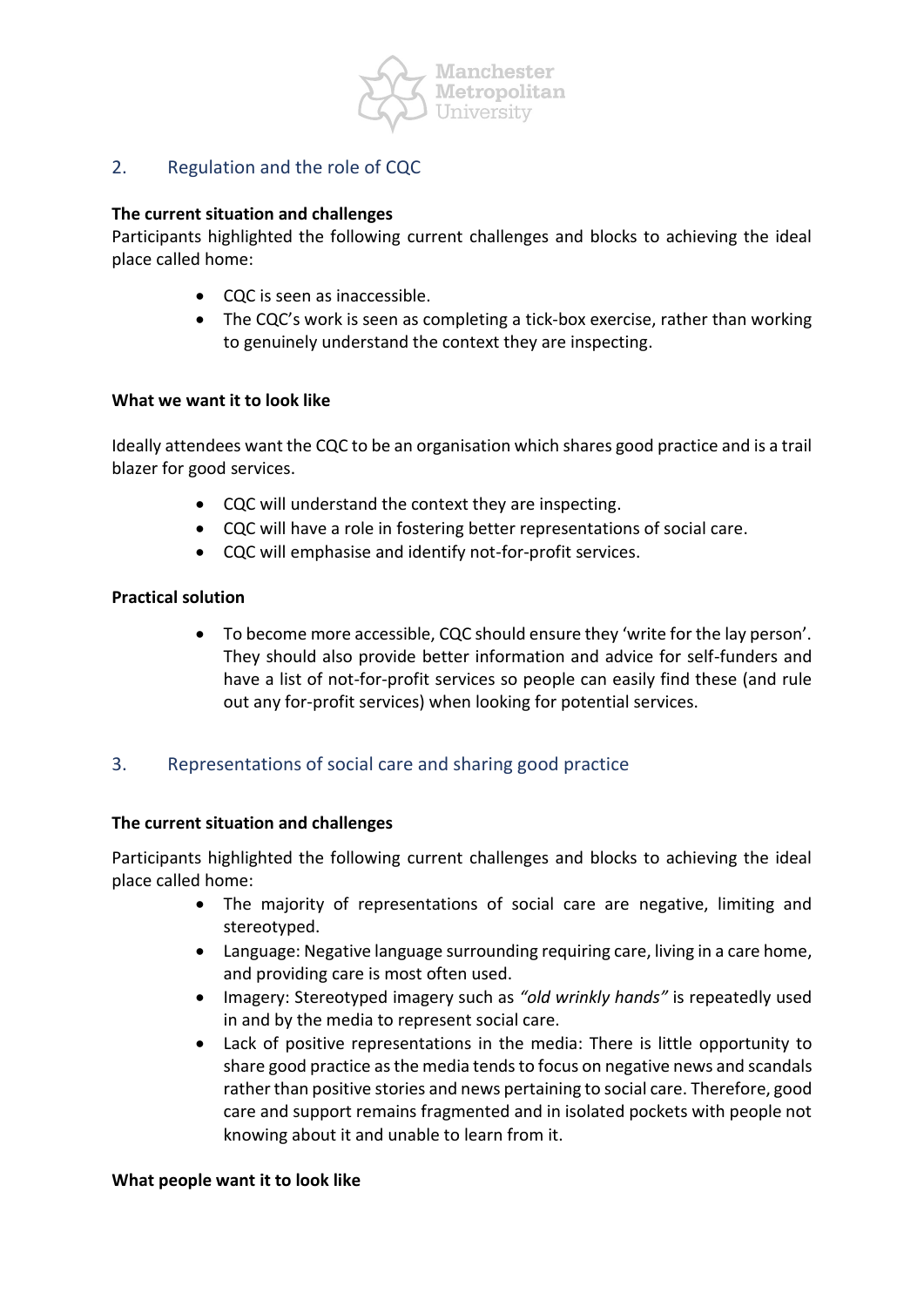

- Ideally there will be diverse and accurate representations of what social care is, who draws on it and who provides it.
- There will be representations that suggest that people who draw on social care can lead full and active lives and that those providing care can enjoy fulfilling jobs.
- Media and journalists will use positive language and images as a default rather than as an exception.
- Providers will share good practice and learn from each other.
- Good practice will be celebrated and publicised.

#### **Practical solutions**

- Using positive language: If individual people change the language they use to talk about care and support this will collectively shift how social care is represented.
- Working closely with and forming strong collaborations with journalists.
- In order to promote positive representations of care and disability within the media, Social Care Future could host an annual journalist award for journalists who contribute to these positive representations. This will acknowledge journalists who *"breaking the mould and showing people living in their communities and having fun".*
- Produce and make available online open-access resource achieves that people can access images, videos etc. represent social care more positively. For example, see The Centre for Aging Better's [Resource.](https://ageingbetter.resourcespace.com/pages/home.php)
- Attendees suggested that we should flood stock image sites with positive aging and social care-related images.
- In order to generate these recourses, Social Care Future could run a photo competition.
- A Social Care Future Forum could be developed as a space to share good practice.

# 4. Value based care and relationship-centred support

#### **The current situation and challenges**

A clear theme to emerge from the event was that people's experiences of loneliness and isolation are exacerbated by short visits from care workers which focus on tasks rather than emotional support and connection.

Support staff, often due to task-on-time work, do not have the time to offer connection and sense of support, but rather rush in and out of visits. Due to this structure of care, along with having too few hours of support funded, many people spoke about lacking the support necessary to facilitate full and active lives. As one participant said, *"services are funded to help people exist not thrive".*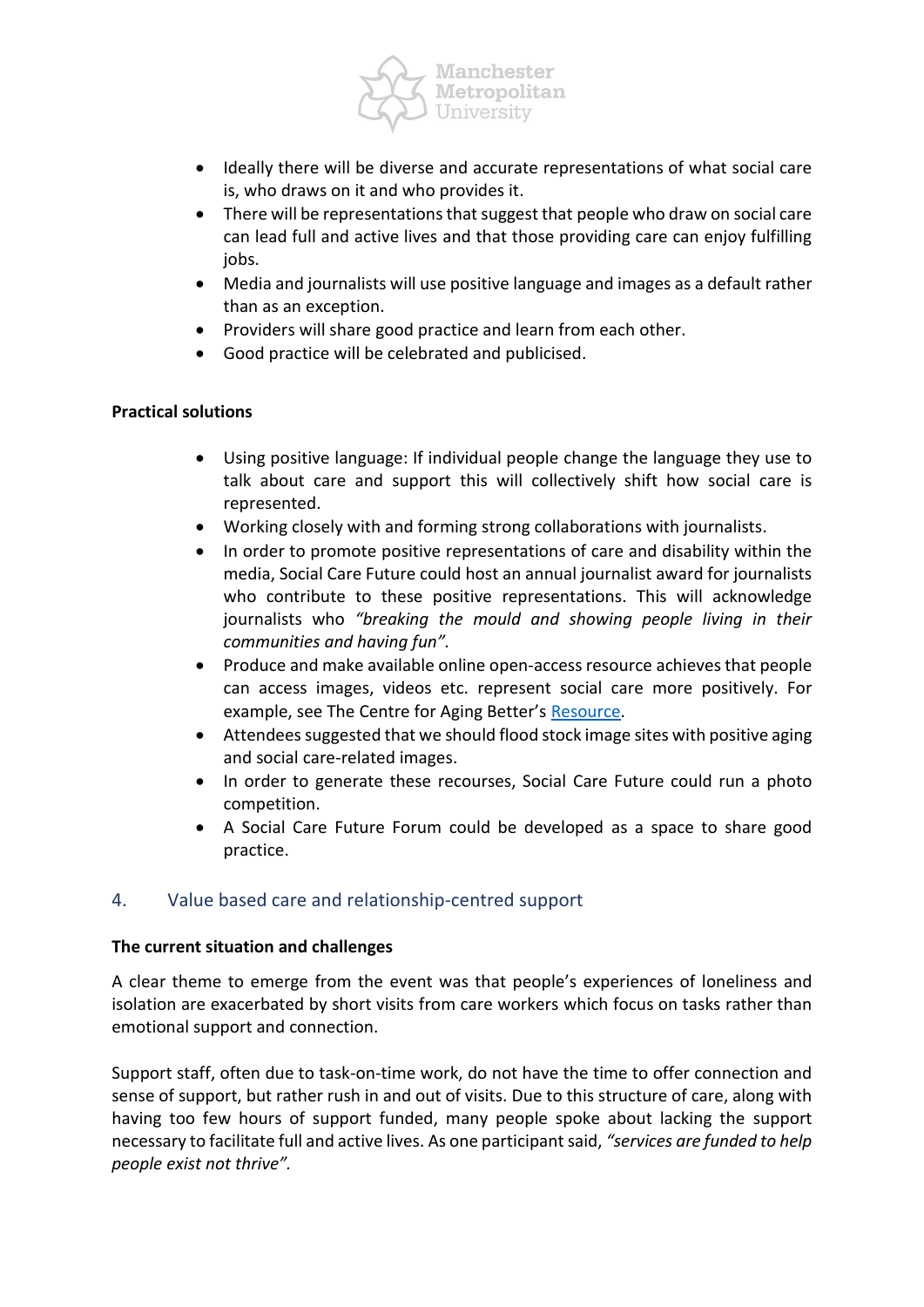

#### **What people want it to look like**

- Support will be relationship-centred with support staff having time to complete the tasks and build relationships.
- There will be an emphasis on love and connection in social care.
- Staff will have flexible conditions enabling them to respond to their clients and get satisfaction from their jobs.

#### **Practical solutions**

- Recruit widely: Recruit people from all backgrounds/professions/industries and train them up. One participant said, *"Reach out to new audiences of people who may not have considered social care as a career in the past".*
- Values base recruitment: Basing recruitment on values and attitude rather than experience.
- Attendees highlighted that training can be provided if the right values are present in the person. One participant said, "*We can teach the rest, but you can't teach people values they have to feel it in their heart".*
- Train staff and then reward for that training.
- Make working in social care more desirable: Make conditions right for people working in social care by ending task-on-time payment and offering good remuneration for the work they do.
- Involve people who draw on support in recruiting the type of people they would like to support them.
- There should be a shift in professional boundaries policy to facilitate love and connection being incorporated into care. One participant suggested that *"we need to re-write the professional boundaries policy to reflect love".*

#### 5. Fostering connections and communities

#### **The current situation and challenges**

Participants highlighted the following current challenges and blocks to achieving the ideal place called home:

- People can feel isolated in their homes. This is exacerbated for people in areas where there are fewer services and community groups and poor transport links.
- People feel excluded from their local community when local businesses and organisations are inaccessible and unable to accommodate disabled people working and volunteering.
- Digital exclusion is a problem for some people however, conversely a reliance on technology can also contribute to isolation as it removes opportunities for connection and human interaction (e.g., technology removing the need for support visits or GP consultations taking place over the telephone/online).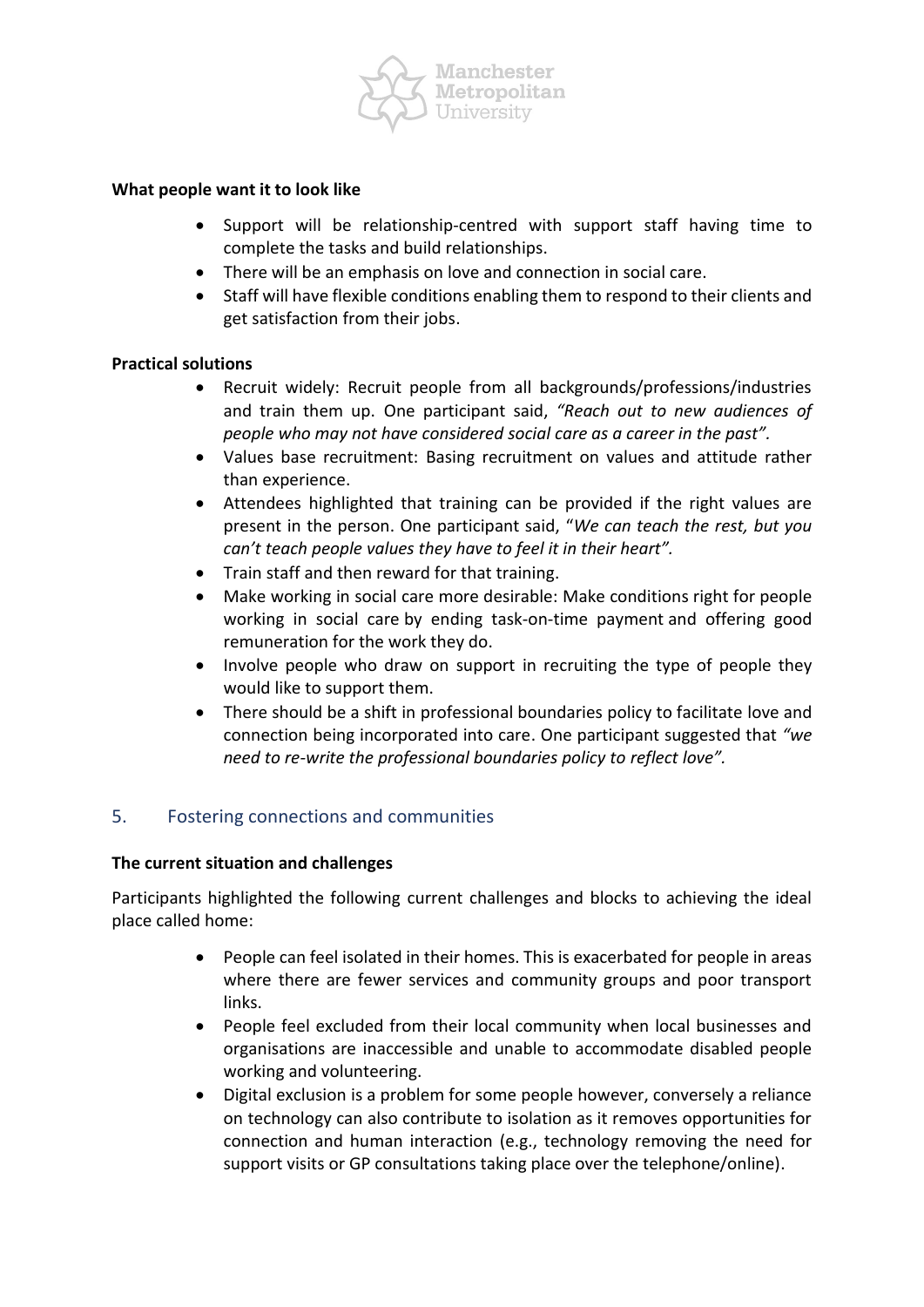

#### **What people want it to look like**

- The local community will be accessible and welcoming to everyone, appreciating and valuing what everyone has to offer. There will be plenty of opportunities for disabled people to contribute and have a role within their local community and a sense of connection and belonging will be fostered.
- Technology will be affordable and accessible. People will be able to use it to enhance their lives whilst maintaining a balance between virtual and in-person events, to suit them on an individual basis.

#### **Practical solutions**

- Providers can link up with smaller community led services in a mutually beneficial way to embed themselves in the local community and foster a sense of belonging for the people they support. For example, one attendee gave the example of a care home in Bromley joining the local time bank which transformed the experiences of people living there as they were able to give as well as receive.
- Local volunteer services to move beyond traditional befriending services to connect people based on mutual interests.
- People who want to do so should have opportunities to access the right training and equipment to enable them to be confident using the internet and benefit from platforms such as Zoom (However, it is important to note that this should be on an individual basis whilst being mindful not to replace opportunities for face-to-face connections and isolate people further).

#### 6. Cultural and structural shifts

#### **The current situation and challenges**

Participants highlighted the following current challenges and blocks to achieving the ideal place called home

- A number of broader cultural and systemic issues were identified by attendees. There was a belief the medical model still dominates social care, and a deficit approach is often adopted with a strengths-based approach failing to work in practice. For example, one person commented *"there is a real deficit feel across health and social care"* whilst another noted *"assessment is mostly about deficit, when things are going realyl, really well they cut your care".*
- People felt the current structure and priorities within services results in profit and economies of scale being central leading to bed-based, institutional services.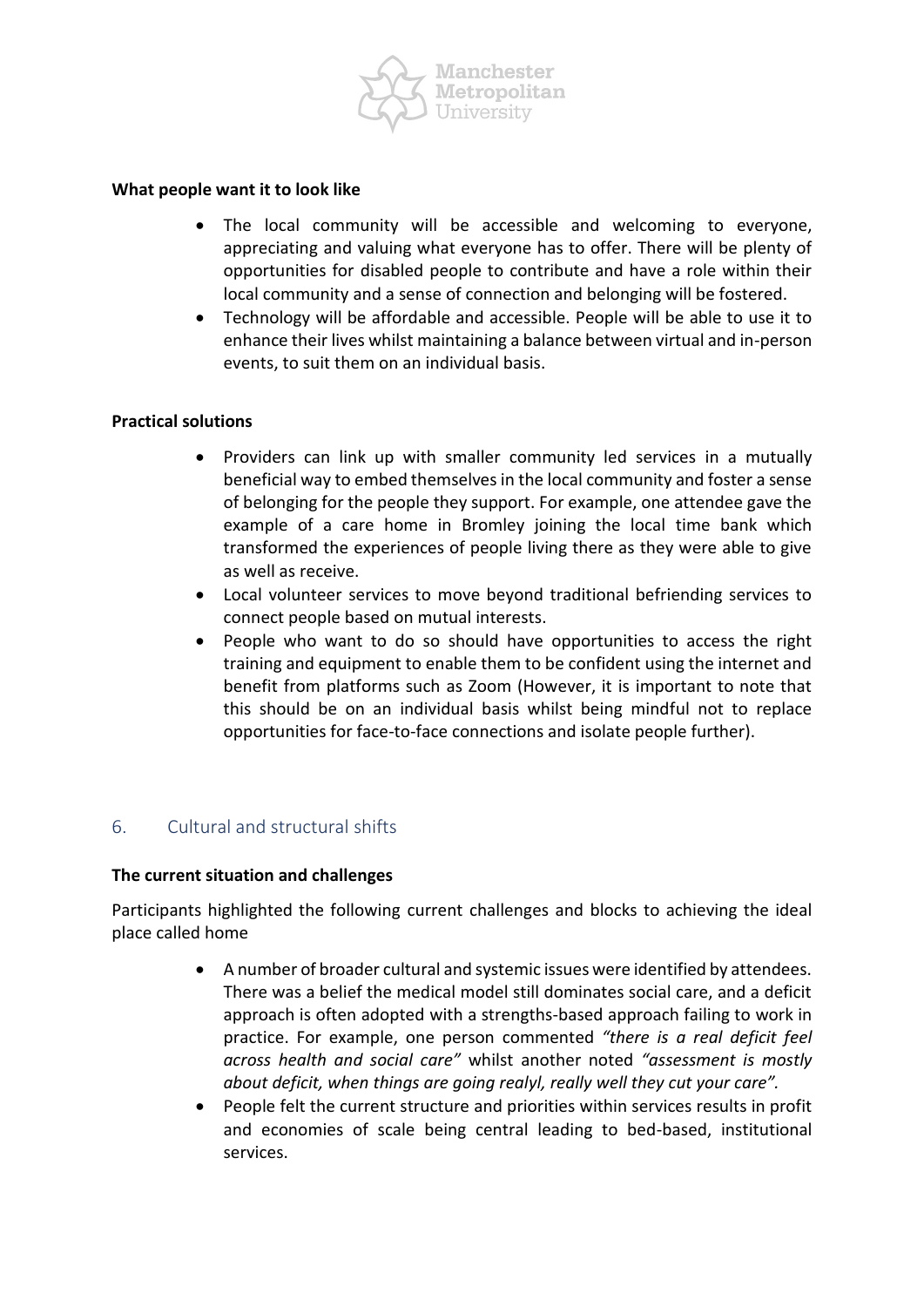

- Power lies with professionals rather than those who draw on social care. This is exacerbated by the lack of information about the different options available to people to support them to make informed decisions and not enough focus on supported decision making. The Mental Capacity Act has failed to bring about change with people not being supported to live adult lives and there was a belief that there was too many rules and control of disabled people.
- People live with a sense of instability as their current situation feels fragile and could change at any time, with the changes beyond their control.

#### **What people want it to look like**

- The original values of independent living will be championed, with services coproduced, less fragmented with all providers (e.g., housing and social care providers) working together for common goals.
- People will have access to wrap-around and integrated models of care where there is an acknowledgement that personalised care spans across both health and social care.
- People will have choices in their health care as well as social care, with a recognition that good healthcare is vital to keeping people at home and in their community.
- An aspirational approach will be adopted where people's aspirations are taken into consideration, and it is worked out how best to meet these.
- There will be a focus on not-for-profit organisations within social care rather than for-profit.

#### **Practical solutions**

- Public services should receive training on listening to people who draw on social care to enable them to understand the position people are in as well as training on hidden disabilities and the impact of mental ill health. Similarly, all services need to be disability aware and consult on how to make themselves more accessible and easier to navigate. For example, housing repair teams and utility companies should have accessible forms, webchats and easy read information.
- A whole life course approach needs to be considered when planning services to support people to prepare and adapt for growing older, as one attendee commented *"why should you have to leave the place where people know you?"*
- Providers need to be given confidence to challenge and push for change rather than bidding on current opportunities and contributing to the maintenance of the current systemic issues. They need to be given support to get together and work upwards and outwards and be at the forefront of change rather than viewing the system as insurmountable and impossible to change.
- People who draw on social care to have access to clear and accessible information about the different options available to them.
- People should be given direct numbers of the relevant professionals within health and social care that they can contact for advice and help.